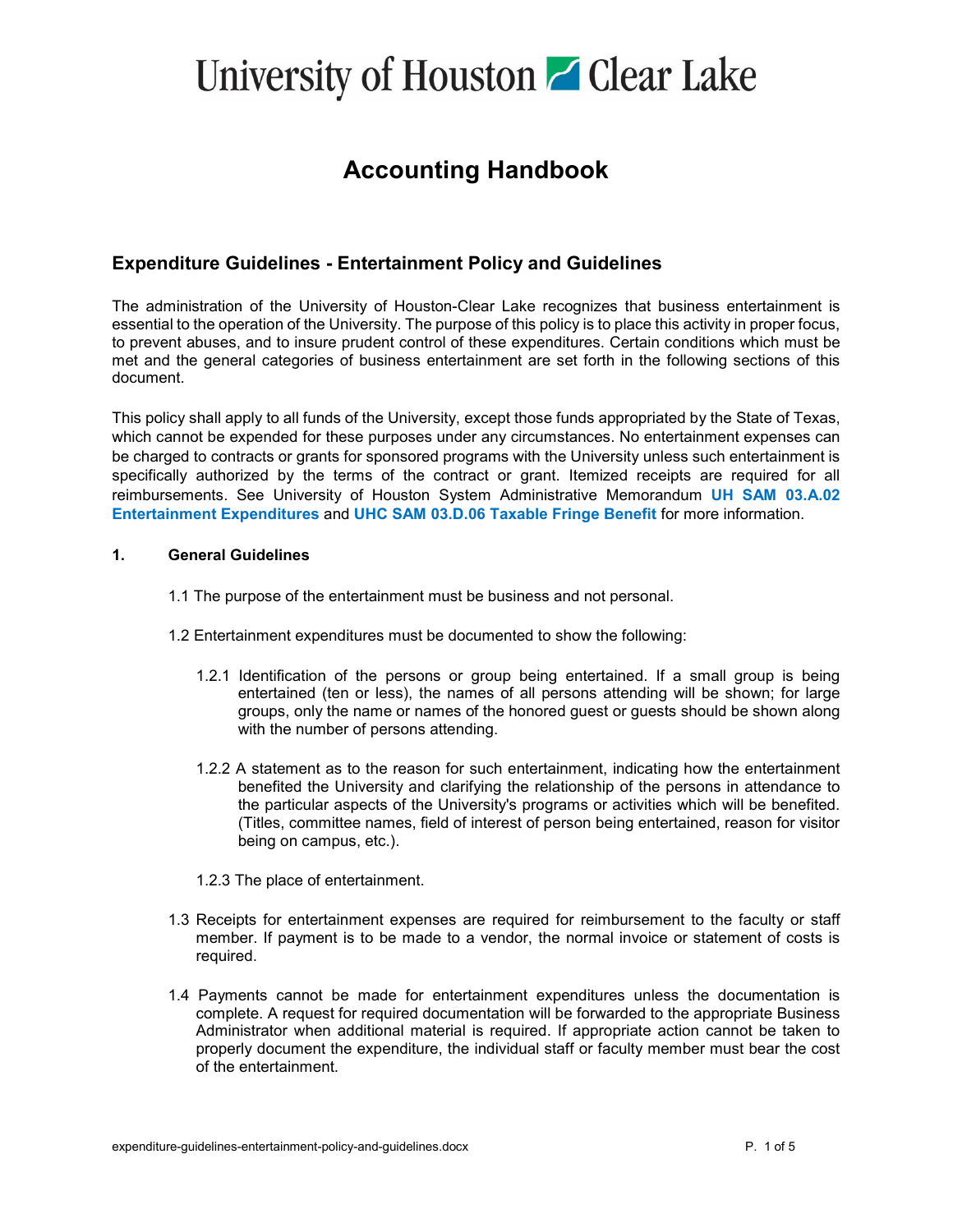### **Accounting Handbook**

- 1.5 Requests for reimbursement of entertainment expenses not properly documented as required in these guidelines cannot be paid from any University funds, including gifts designated for a particular college or program. If a specific type of entertainment not authorized herein is authorized by a donor in writing, then such entertainment would be allowed as a charge against the specific gift in accordance with the desires of the donor.
- 1.6 Vouchers are certified by the originator and approved by the next level of supervision and the budget authority of the designated account then forwarded to Business Operations. In every case, the entertainment reimbursement must be approved by the official in higher authority than the highest-ranking person of the sponsoring group who is in attendance at the event. Approval signature indicates that all provisions of this expenditure document have been fully met and that the required written documentation is attached. Upon receipt, the voucher will be reviewed; and if approved, will be authorized for payment.
- 1.7 The President, or his designated representative, approves all expenses for the Vice Presidents and the President's executive level staff prior to authorization for payment.
- 1.8 All entertainment expenses, regardless of the dollar amount must be processed through the Accounts Payable System on a State of Texas Purchase Voucher. Please allow two weeks for the check to be processed.

#### **2. Categories of Entertainment**

- 2.1 Prospective Faculty and Staff. The University recruits in a highly competitive market for top faculty and staff. It is the policy of the University to invite prospective faculty or staff, and on occasion both candidate and spouse, to visit the campus. Travel and all other reasonable and necessary expenses for such activities will be reimbursed. However, prudence suggests that faculty and staff involved in this type of entertainment should be limited to:
	- 2.1.1 In case of faculty: key faculty, Assoc. Deans, Deans, or Academic Administration
	- 2.1.2 In case of Assoc. Deans: Deans, key faculty of the colleges and administrative officials; and
	- 2.1.3 In the case of recruitment of Deans: to members of the search committee, faculty as appropriate, Deans and administrative officials.
- 2.2 Official Guests of the University. The University is not normally expected to reimburse official guests for travel and related expenses, except where guests travel to the University on specific invitation. However, it is recognized that entertainment of guests is essential. Examples of official guests would include the following: visiting lecturers; visitors from foreign countries; representatives of research organizations; visitors from other universities; individuals interested in University programs and problems (potential donors); guests invited to assist in the development of new programs (both paid and non-paid consultants); and, business and community leaders in Houston, the Gulf Coast Region, and the state at large. The relationship between the visitor and the University staff or faculty attending the function or their areas of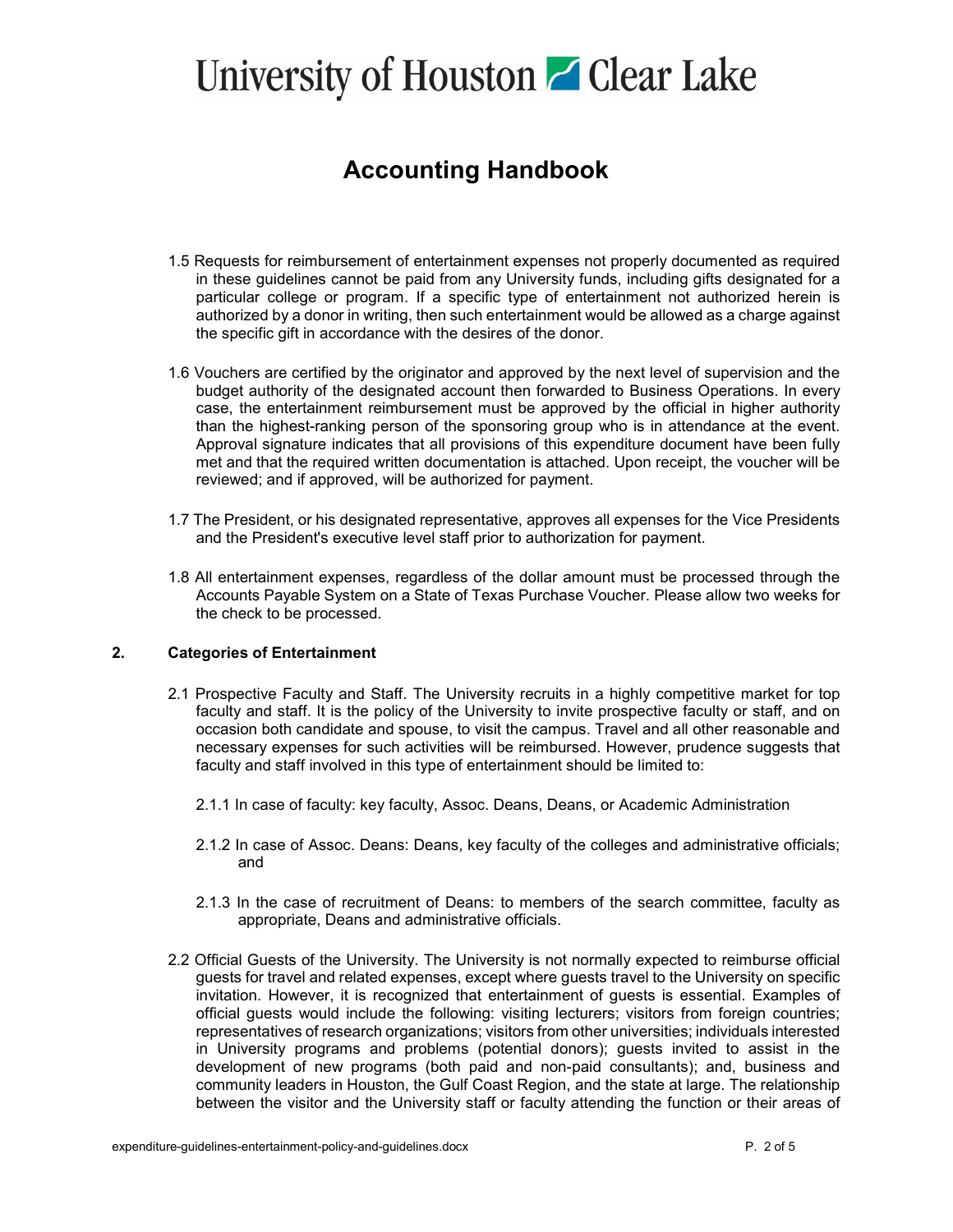### **Accounting Handbook**

responsibility must be clearly indicated, particularly for those who are at the campus on specific business on behalf of the University. Direct-bill agreements with hotels need to be coordinated with Accounts Payable.

2.3 Conferences, Workshops, Meetings, Seminars etc. In the case of conferences and workshops conducted by the University which are supported by income from registration fees, all expenses, including entertainment, must be covered from the revenue produced by the event.

There are other conferences, workshops, meetings, seminars, etc., which are not self-sustaining. These are usually organized around:

- 2.3.1 University groups in combination with outside persons, or
- 2.3.2 Groups limited to University personnel on or off campus.
- 2.4 Entertainment expenses associated with these combination groups will be handled in the same way as those for official guests of the University and the rate schedule below.
- 2.5 Group meetings which are limited to University personnel only will be handled under the following rate schedule. Itemized receipts are required for reimbursement.
	- 2.5.1 If the average per person rate does not exceed the following amounts no prior approval is required. (Effective 03/01/09)

| Breakfast | \$20 |
|-----------|------|
| Lunch     | \$30 |
| Dinner    | \$45 |

If the rates are exceeded, without prior approval, reimbursement will be made as indicated above.

2.5.2 If the average per person rate is estimated to exceed the above, then prior written administrative approval from the responsible supervisor (a level above the person seeking reimbursement) is required for full reimbursement.

The administration must be assured, through appropriate documentation, that the workshop, conference, meeting, seminar, etc. is proper to the operation of the University and that provision of meals and/or refreshments will expedite the proceedings of such meetings.

2.6 Alcohol. Only discretionary funds may be used to purchase alcohol. Any use of university discretionary funds to purchase alcohol **must have prior written approval from the appropriate Vice President or President**.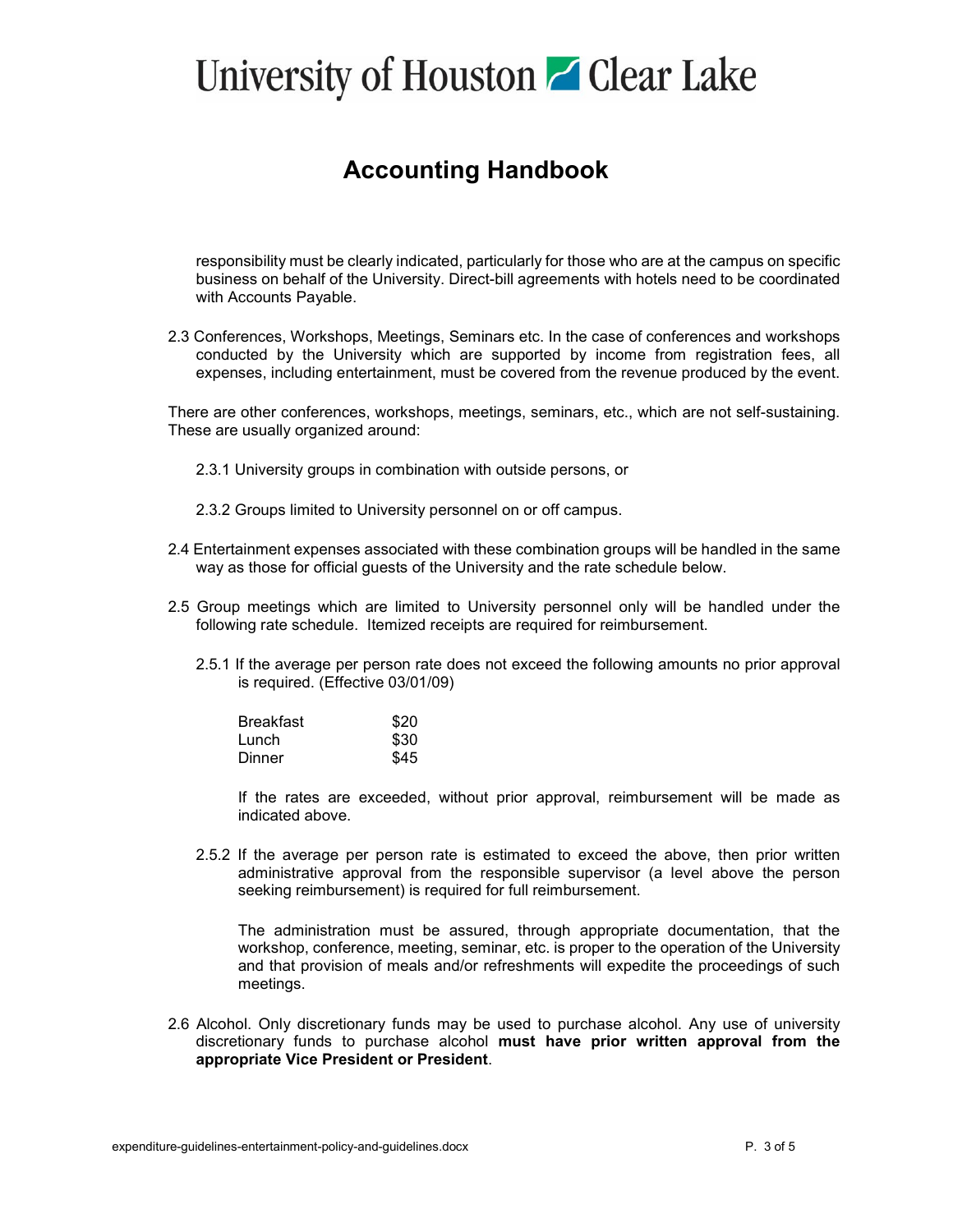#### **Accounting Handbook**

- 2.7 Receptions. Receptions for the students, faculty, staff, alumni, and friends of the University held by the President or his designee shall be reimbursed as entertainment.
- 2.8 The President may, from time to time hold meetings for administrative officers, Deans, Associate Deans, and faculty, including spouses, for the purpose of discussing items of general University interest which involve meals. Such meetings shall be reimbursed by the University as entertainment.
- 2.9 Club Memberships. In the case of certain officers, as designated by the Chancellor, who as part of the employment arrangements to carry out designated official responsibilities, have club dues paid in part by the University, all charges which are for business purposes can be reimbursed if they are documented in the manner prescribed herein prior to payment. Should there be charges of a personal nature, then the employee shall deduct that amount from his bill and remit that portion directly to the club. All memberships and/or clubs must be in the name of the University.
- 2.10 Tickets. Tickets to events and/or functions which benefit the University shall be reimbursed if approved by the President or his designee. Vouchers would require a justification statement.
- 2.11 Cash awards, prizes, and gifts to employees of any amount are taxable and must be documented by the department and acknowledged in writing by the employee on Exhibit B. If paid on a voucher, the voucher should be routed through the Tax Office approval route in PeopleSoft. Non-cash awards/prizes/gifts greater than \$50.00 or cash equivalent (example: gift certificates) of any amount are also taxable and must be paid through Accounts Payable with an Exhibit B attached and routed through the Tax Office approval route in PeopleSoft. See **[SAM 03.D.06](http://www.uh.edu/af/universityservices/policies/sam/3FicsalAffairs/3D6.pdf)** for additional guidelines. Categories of Business Related Expenses/Entertainment or Discretionary Expenditures. Itemized receipts are required for reimbursement.
	- 2.11.1 Small Gifts employee service awards, not exceeding \$50.00 each; distinguished guest/visitor.
	- 2.11.2 Flowers (cut flowers, floral arrangements, potted plants, corsages): Flowers for centerpieces or decorations for official functions or as awards or part of award ceremonies may be purchased with appropriate university funds subject to all the provisions of this policy. The purchase of flowers for university employees or family members of employees should be made from personal funds and in no case may be made from university funds.
	- 2.11.3 Tickets business occasions when employee and/or spouse attendance is beneficial and necessary to the business purpose of the event.
	- 2.11.4 Meals food and non-alcoholic beverages provided during a business meeting.